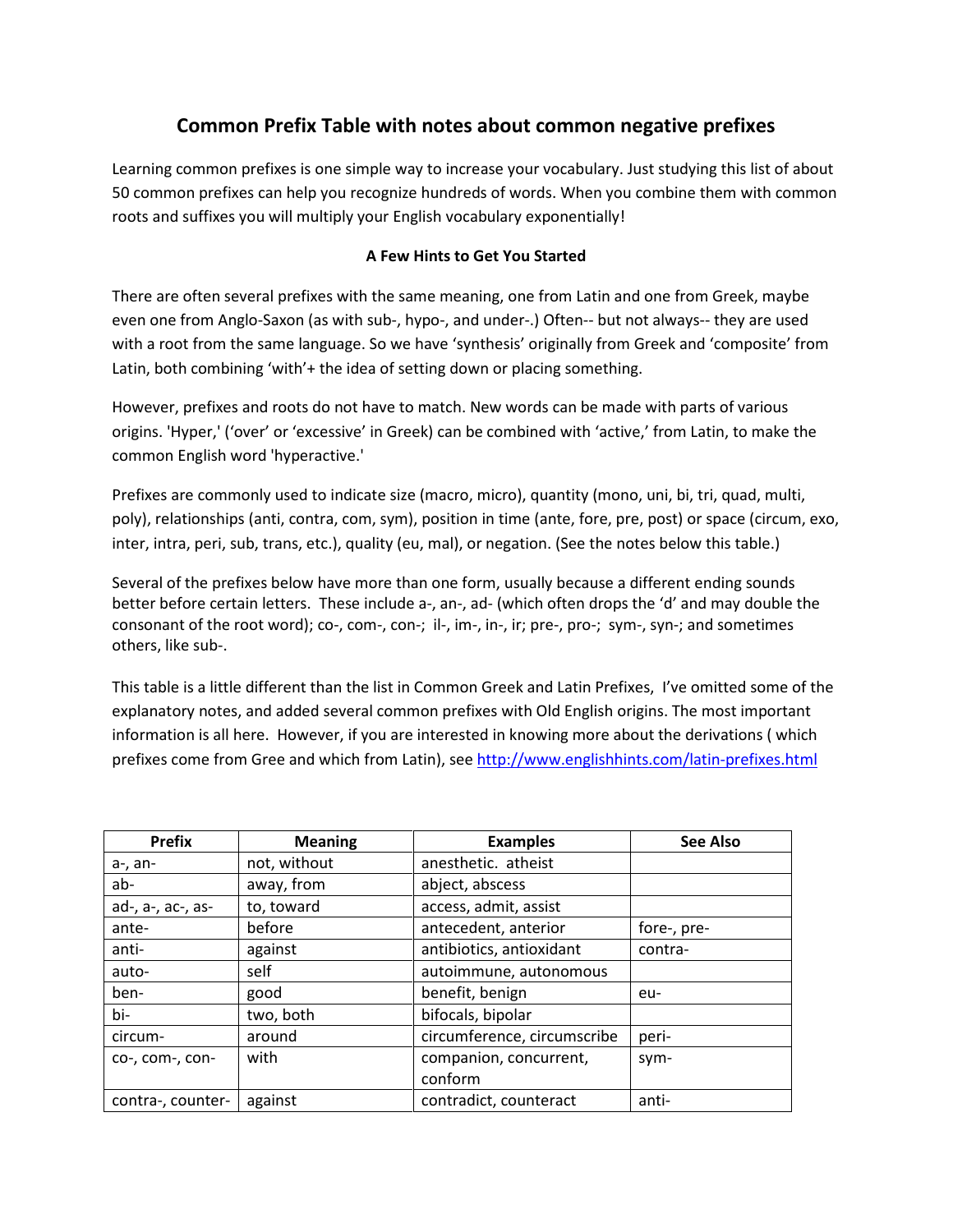| de-                | not, from, down, or   | degenerate, depart,        | negative prefixes     |
|--------------------|-----------------------|----------------------------|-----------------------|
|                    | completely            | depress                    | below (also ob-)      |
| di-, dis-          | not, apart            | disadvantage, displacement | negative prefixes     |
| eu-                | good, normal          | eugenics, eulogy           | ben-                  |
| ex-                | out (of), former      | expose, extract            |                       |
| exo-, extra-       | outside               | exoskeleton, extraordinary |                       |
| fore-              | before                | foreshadow, foretell       | ante-, pre-           |
| hemi-              | half                  | hemisphere,                | semi-                 |
| hyper-             | above, excessive      | hyperactive, hypertension  | over-, super-, ultra  |
| hypo-              | under, insufficient   | hypodermic, hypothetical   | sub-, under-          |
| il-, im-, in-, ir- | not                   | illegitimate, inadequate   | negative prefixes     |
| inter-             | between, among        | interpose, intervene       |                       |
| intra-             | within                | intramural, intravenous    |                       |
| macro-             | large                 | macrobiotic, macrocosm     |                       |
| mal-               | bad                   | malfunction, malignant     |                       |
| micro-             | small                 | microbe, microscope        |                       |
| mis-               | wrong, wrongly        | misanthrope, misinform     |                       |
| mono-              | one                   | monolingual, monopoly      | uni-                  |
| multi-             | many                  | multiple, multitask        | poly-                 |
| non-               | not                   | nonexistent, nonsense      | negative prefixes     |
| $ob-, oc-, -op$    | against, down, over,  | object, occur, oppose      | de-                   |
|                    | completely            |                            |                       |
| omni-              | all                   | omnipotent, omnivorous     | pan-                  |
| over-              | excessive, over       | overactive, overflow       | hyper-, super-, ultra |
| pan-               | all                   | pandemic, pantheism        | omni-                 |
| peri-              | around                | peripheral, periscope      | circum-               |
| poly-              | many                  | polygamous, polygon        | multi-                |
| post-              | after                 | postgraduate, postpone     |                       |
| pre-, pro-         | before, forward (pro- | predict, precede, provide  | ante-, fore-          |
|                    | also 'in favor of')   |                            |                       |
| quad-              | four                  | quadriplegic, quadrangle   |                       |
| re-                | again, back           | reform, retain, regenerate |                       |
| semi-              | half, partially       | semiannual, semiconscious  | hemi-                 |
| sub-               | under, almost         | submarine, subtropical     | hypo-, under-         |
| super-, supra-     | above, excessive      | superlative, suprarenal    | hyper-, over-, ultra  |
| sym-, syn-         | with, together        | sympathy, synthetic        | $CO-$                 |
| trans-             | across, through       | transform, transportation  |                       |
| tri-               | three                 | tricycle, triple           |                       |
| ultra-             | beyond, excessive     | ultraliberal, ultrasonic   | hyper-, over-, super- |
| un-                | not                   | unknown, unlimited         | negative prefixes     |
| under-             | too little, under     | underestimate, underwrite  | hypo-, sub-           |
| uni-               | one                   | uniform, unilateral        | mono-                 |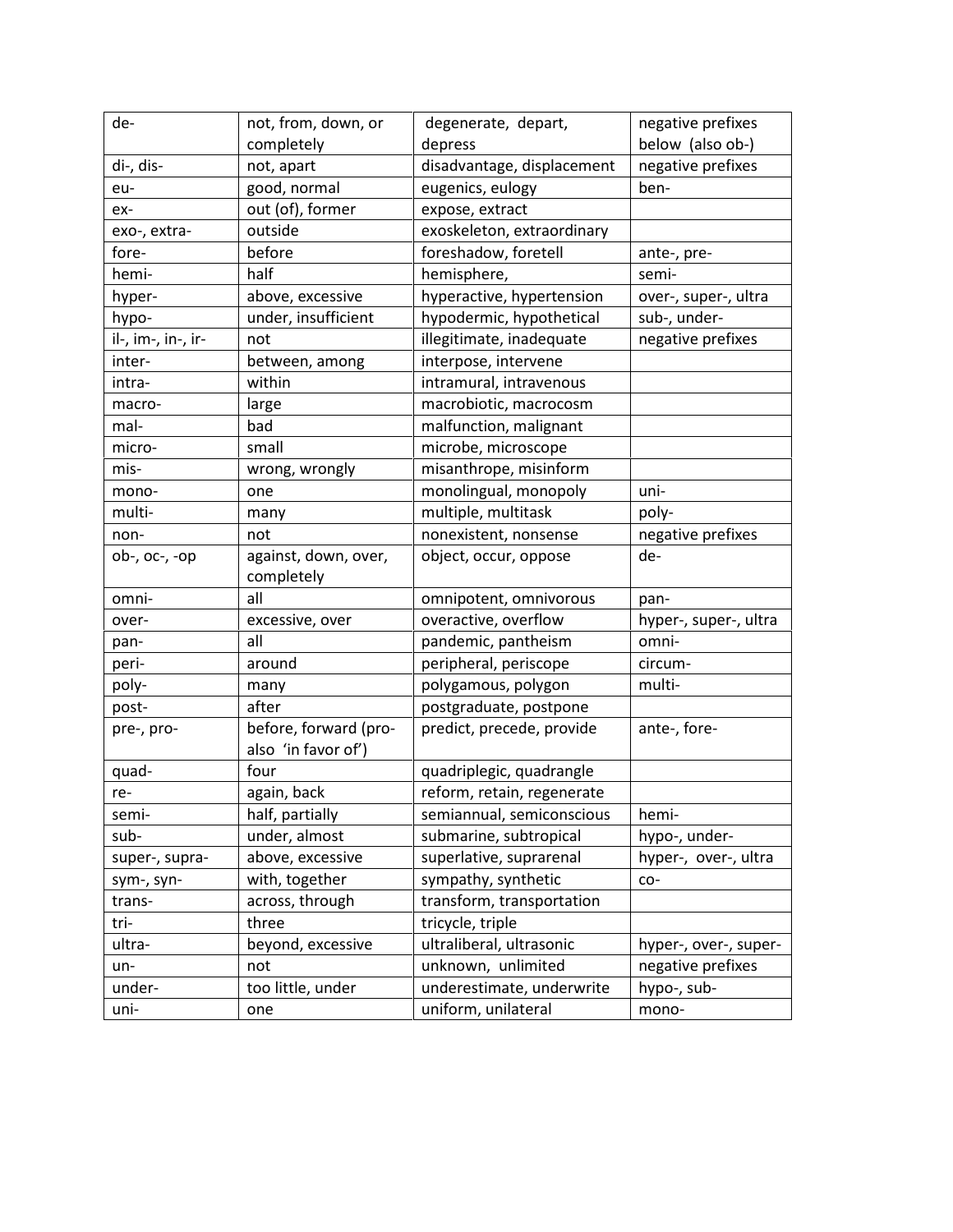## The Most Common Negative Prefixes

These prefixes make the following word negative. (They negate the base word, reversing its meaning and turning it into its antonym, or opposite.) De- is almost always before a verb, or a word formed from that verb. In-, non-, and un- are usually used for nouns, adjectives, or the adverbs formed from them, and they mean not \_\_\_\_\_\_.

Note that sometimes one prefix is used for an adjective, & different ones for related nouns or verbs.

Examples: unstable, instability, (to) destabilize; unable, inability, (to) disable; unbalanced, imbalance, (to) unbalance.

Usually, however, the same prefix serves both adjective and noun: uncertain, uncertainty; unwilling, unwillingness; unfriendly, unfriendliness, inadequate, inadequacy, disloyal, disloyalty, etc.

### Negative Prefixes With A Few More Examples:

1. de-

 debug, decode, decompose, decontaminate, deform, defrost, dehydrate, demythologize, derail, detoxify. Note that the prefix de- in Latin (and in words that originate in Latin) has other, contrary meanings as well as sometimes making words negative. (See table and examples above.) It is often used as an intensifier, meaning completely (as in demand or deliberate), as well as meaning from, down, or away. When used with an English verb to make a new word, it works as a negative. (Debug, defrost, devalue.)

2. dis-

disaffected, disagree, disagreement, disagreeable, dishonorable, disloyal, distasteful. (Tasteful refers to something that shows good taste or judgment. Things which are pleasant to the taste buds are 'tasty.' Distasteful refers to tasks that are unpleasant. Foods that lack flavor are tasteless. A lack of good taste in aesthetics can also be called tasteless.)

3. in- (or, for better sound, –im before b, m, or p; -il before l; & -ir before r): inability, inaccessible, instability, imbalance, immature, immaturity, impatient, impossible, illegal, illegible, illiterate, illogical, irrational, irregular, irrelevant, irreparable, irresistible, irresponsible, etc.

Exceptions in which 'in-' does not negate, but intensifies: Inflammable has the same meaning as flammable-- something that burns easily. Their opposite is nonflammable. The same is true for habitable and inhabitable (the negative is uninhabitable) and valuable and invaluable— except that invaluable is even stronger.

### 4. non-

 nonconformist, nonentity, nonintervention, nonmetallic, nonpartisan, nonresident, nonrestrictive, nonstop, etc. Some words can be negated with non- or with another negative. In those cases non- is the most neutral in connotation. For example, nonstandard means not according to the usual standard, but substandard is below the standard: not good. Nonreligious means not religious, but irreligious means more actively opposed to religion.